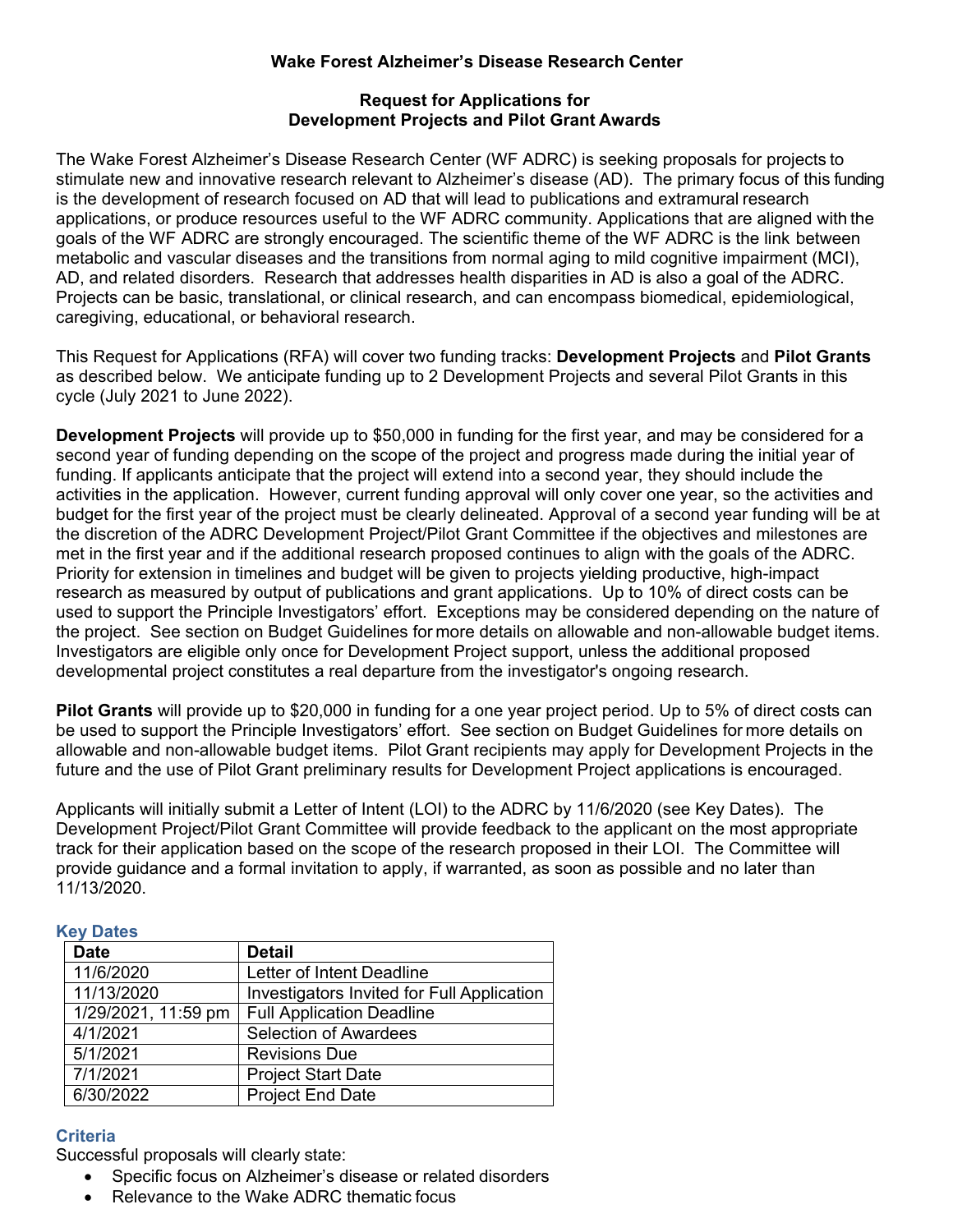- Potential for generalizability to AD (*i.e*., how can the results of this project be used to improve our knowledge of AD)
- Project plan that will be completed with the project period (up to two years for Development Projects and one year for Pilot Grants)
- Also strongly encouraged is the use and/or production of ADRC resources:
	- o Production of resources or methodologies useful for the ADRC
	- o Use of existing resources from one or more of the following:
		- Wake Forest ADRC resources (*e.g*., cognitive data, demographic data, biomarker data, brain imaging data, blood and/or cerebrospinal fluid (CSF)). Descriptions of ADRC resources can be found at the following link: https://www.notion.so/ADRC-Clinical-Data-Resourcesc8e3514d398c46a79cdeef8e297c2f52
		- Requests for ADRC resources can be submitted at the following link: https://www.wakehealth.edu/Alzheimers/Resources/Resources-for-Researchers.htm
		- **Brain specimens from our affiliated brain bank at the University of** Washington http://depts.washington.edu/mbwc/adrc/page/research-resources
		- The National Alzheimer Coordinating Center (NACC), which contains data from clinical evaluations, neuropathology, and magnetic resonance imaging from the 39 past and present Alzheimer's Disease Centers (ADCs) supported by NIA https://www.alz.washington.edu/WEB/researcher\_home.html
		- The National Centralized Repository for Alzheimer's Disease and Related Dementias (NCRAD), which is a national resource for clinical information and biological samples, such as DNA, plasma, serum, RNA, CSF, cell lines, and brain tissue from multiple ADCs and AD-related clinical studies https://ncrad.iu.edu/accessing\_data.html
- **Due to National Institute of Aging (NIA) guidelines, applicants may not propose new clinical trials;** analysis of existing clinical trial data or addition of measures to an ongoing trial is permitted; clinical observational studies are also permitted

# **Eligibility**

Applications are welcome from any department at Wake Forest. Applicants can be early-stage faculty, provided they will be at Wake Forest for the duration of the funding period. Mid-level and senior faculty members are also encouraged to apply if they do not have substantial prior experience in AD research or if they have a novel approach to AD research. Postdoctoral fellow (with appropriate senior collaborators) are encouraged to apply for Pilot Grants, but will not be considered for Development Projects.

# **Collaboration**

Applicants are encouraged to include at least one investigator from the WF ADRC as a collaborator. Written verification from WF ADRC collaborators stating their willingness to participate in the project must be provided. **Applicants are strongly encouraged to seek input from WF ADRC collaborators as early in the process as possible.** Input into study design should be sought prior to submitting a Letter of Intent. Last-minute requests for proposal review by collaborators (within two weeks of the grant deadline) will receive limited feedback due to time constraints.

### **Application Procedure**

# **Letter of Intent Deadline: 11/6/2020**

Letters of Intent (LOI) should be no more than one page and include a brief abstract including specific aims and study team members for the proposed project. LOIs should be emailed to the WF ADRC Development Project/Pilot Grant Committee Coordinators *(*Drs. Kathleen Hayden khayden@wakehealth.edu and Sharon Letchworth (Sharon.Letchworth@wakehealth.edu) by the deadline. *If applicants need more time due to extenuating circumstances, they should contact:* Dr. Kathleen Hayden, khayden@wakehealth.edu or Dr. Sharon Letchworth (Sharon.Letchworth@wakehealth.edu). Applicants will be notified of the status of their LOI by 11/13/2020.

# **Full Application Deadline: 1/29/2021, 11:59 pm**

Investigators invited to submit a full grant application will receive an e-mail by 11/13/2020 with a link to submit their application by 1/29/2021. Application instructions are summarized below.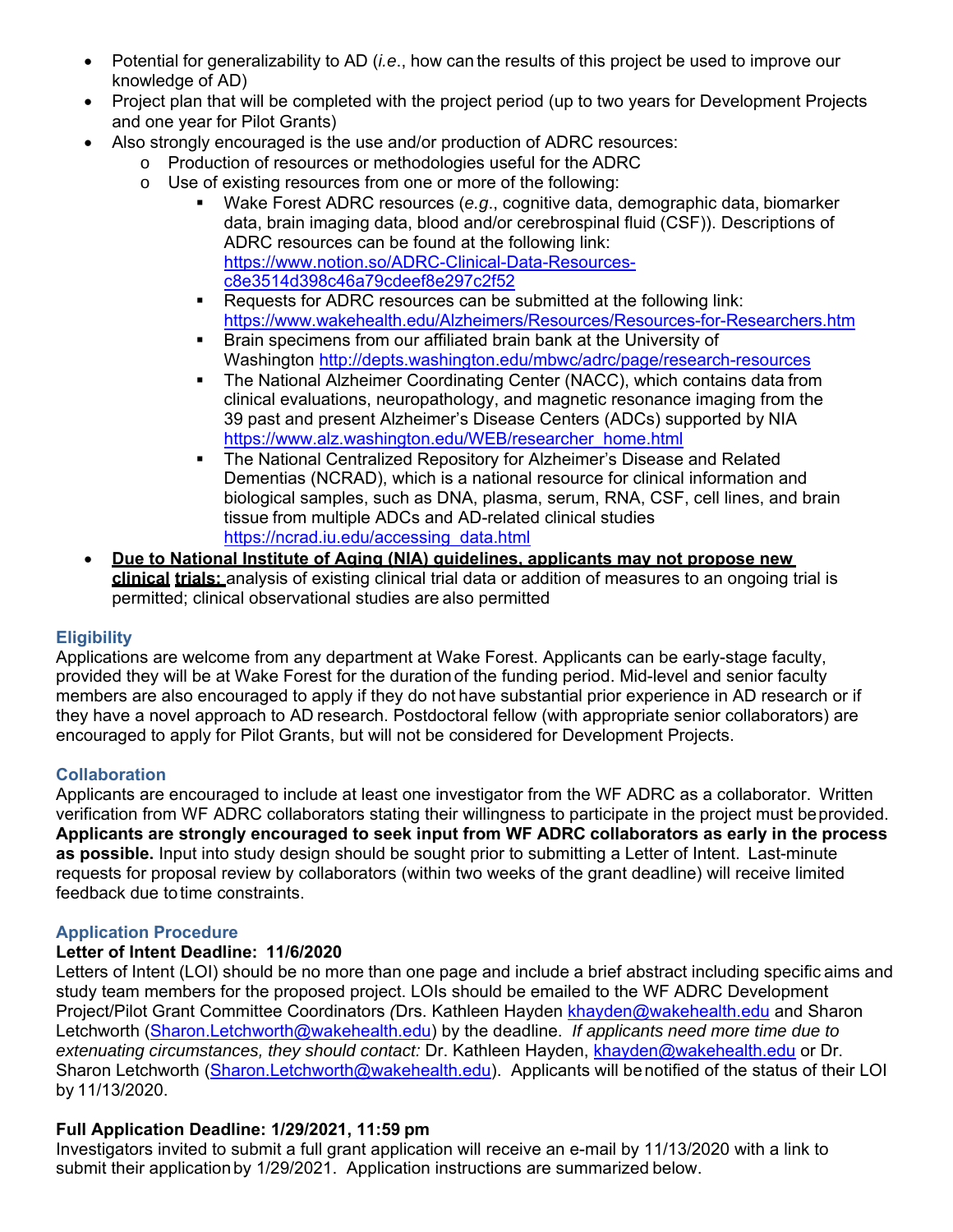### **Format Specifications**

- Arial font and no smaller than 11 point
- Margins at least 0.5 inches (sides, top and bottom)
- Single-spaced lines
- Consecutively numbered pages

## **Submission/Applicant Information**

- Project Title
- Submitting Investigator, Co-Investigator(s), and other Key Personnel information

### **Abstract** (300 words max)

**Research Plan** (6 pages maximum) If Development Project applicants anticipate that the project will extend into a second year, they should include the activities in the application. However, current funding approval will only cover one year, so the activities and budget for the first year of the project must be clearly delineated.

- Specific Aims
- Background and significance Explain how the project addresses an important problem, how it will improve scientific knowledge, technical capability and/or clinical practice; discuss translational importance and innovation of the project
- Experimental design and methods, including dissemination and implementation
- $\bullet$  Investigator(s) Describe how each member of the team will contribute to the project, including expertise and experience that will be used on this project
- Approach Describe the overall strategy for this project, including potential problems, alternative strategies and benchmarks for success
- Quarterly milestones and anticipated outcomes with timeline (refer to Appendix I)

### **References** (no page limit)

### **Information Regarding Human Subjects**

### Address the following if the project **involves human subjects**.

- Provide a one-page document addressing the Protection of Human Subjects, if applicable
	- $\circ$  Clearly describe risk, protections, benefits and importance of the knowledge to be gained by the revised or new activities as discussed in Part II of NIH competing application instructions
- Clinical Trial Classification (new clinical trials are not allowed under this funding mechanism)
- Inclusion Plans for Women, Minorities, and Children, if applicable
- Targeted Enrollment Table, if applicable (using NIH Targeted Enrollment Table)
- IRB approval is not required for full application submission, but must be in place prior to funding o If an award is made:
	- **Either an IRB approval letter or an IRB response to a "Determination Whether Research or in the Stepter** Similar Activities Require IRB Approval" must be submitted to the ADRC prior to funds being released
	- **Human subjects safeguard procedures must be detailed in accordance with the** institution's general assurances and HIPAA
	- All key personnel must have current certification of training in the protection of human subjects prior to the start of the grant period
	- o **A delay in IRB approval does not alter the project end date**

### **Information Regarding Live Vertebrates**

Address the following if the project **involves vertebrate animals** (1 page max):

- **IACUC Approval Status** (not submitted, pending, approved)
	- o IACUC approval is not required for full application submission
	- $\circ$  If an award is made, the grantee must provide verification of IACUC approval or documentation on why the activity does not require IACUC approval prior to the funds being released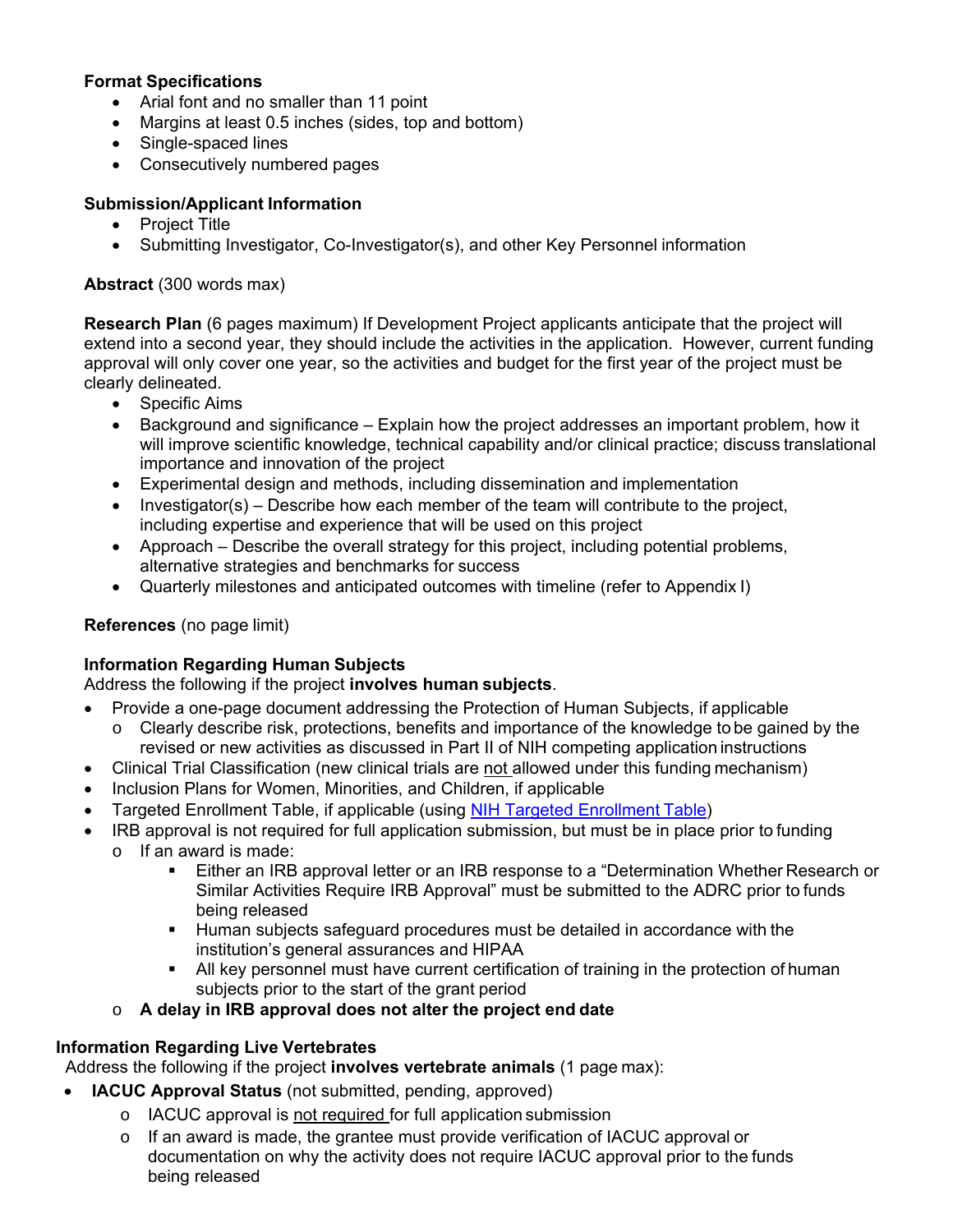o **A delay in IACUC approval does not alter the project end date**

# **Detailed information on the criteria below:**

**1. Description of Procedures:** Provide a concise description of the proposed procedures that involve vertebrate animals in the work outlined in the Research Plan. Identify the species, strains, ages, sex, and total numbers of animals by species, to be used in the proposed work. If dogs or cats are proposed, provide the source of the animals. Identify all project/ performance or collaborating site(s) and describe activities of proposed research with vertebrate animals in those sites.

**2. Justifications:** Provide justification that the species are appropriate for the proposed research. Explain why the research goals cannot be accomplished using an alternative model (e.g. computational, human, invertebrate, *in vitro*).

**3. Minimization of Pain and Distress:** Describe the interventions including analgesia, anesthesia, sedation, palliative care and humane endpoints to minimize discomfort, distress, pain, and injury. **4. Euthanasia:** State whether the method of euthanasia is consistent with the recommendations of

the American Veterinary Medical Association (AVMA) Guidelines for the Euthanasia of Animals. If not, describe the method and provide a scientific justification.

**Budget and Justification** (budget template plus 1-page justification)

- Complete the budget template form provided, along with a brief justification for the funds requested for this RFA. Please include an explanation of other resources that may be leveraged to support the project. If the proposed research is to be carried out on more than one campus/institution, please include details in the justification
- Sub-awards to other institutions to carry out work on a project are permissible provided the majority of activity occurs within Wake Forest or one of its affiliates

# **NIH-style biographical sketch for all Key Personnel (new style)**

# **Budget Guidelines**

The budget period is for 12 months beginning 7/1/2021 and ending no later than 6/30/2022. Up to \$50,000 in direct costs may be requested for Development Projects and up to \$20,000 in direct costs may be requested for Pilot Grants.

Grant funds may be budgeted for:

- Limited faculty or other investigator effort (up to 10% direct costs for Development Projects and up to 5% direct costs for Pilot Grants)
- Research support personnel (including undergraduate and graduate students)
- Travel necessary to perform the research
- Small equipment, research supplies and core lab costs
- Other purposes deemed necessary for the successful execution of the proposed project

Grant funds may **not** be budgeted for:

- Office supplies or communication costs, including printing
- Meals or travel, including to conferences, except as required to collect data
- Professional education or training
- Computers or audiovisual equipment, unless fully justified as a need for the research
- Manuscript preparation and submission
- Indirect costs

Awarded funds must be used to conduct the work proposed. All direct charges to this award must adhere to federal regulations and requirements regarding the use of WF ADRC funds. The Center reserves the right to revoke funding in the event it is determined that funds were not spent in accordance with the approved protocol. The general criteria for determining allowable direct costs on federally sponsored projects is set forth in 2 CFR Part 200: Uniform Administrative Requirements, Cost Principles, and Audit Requirements for Federal Awards (The Uniform Guidance).

# **Review Criteria and Process**

ADRC proposals are competitive and peer reviewed. Proposals will be evaluated by internal and external scientists and based on NIH review criteria and scoring. Funding decisions will be made based on scientific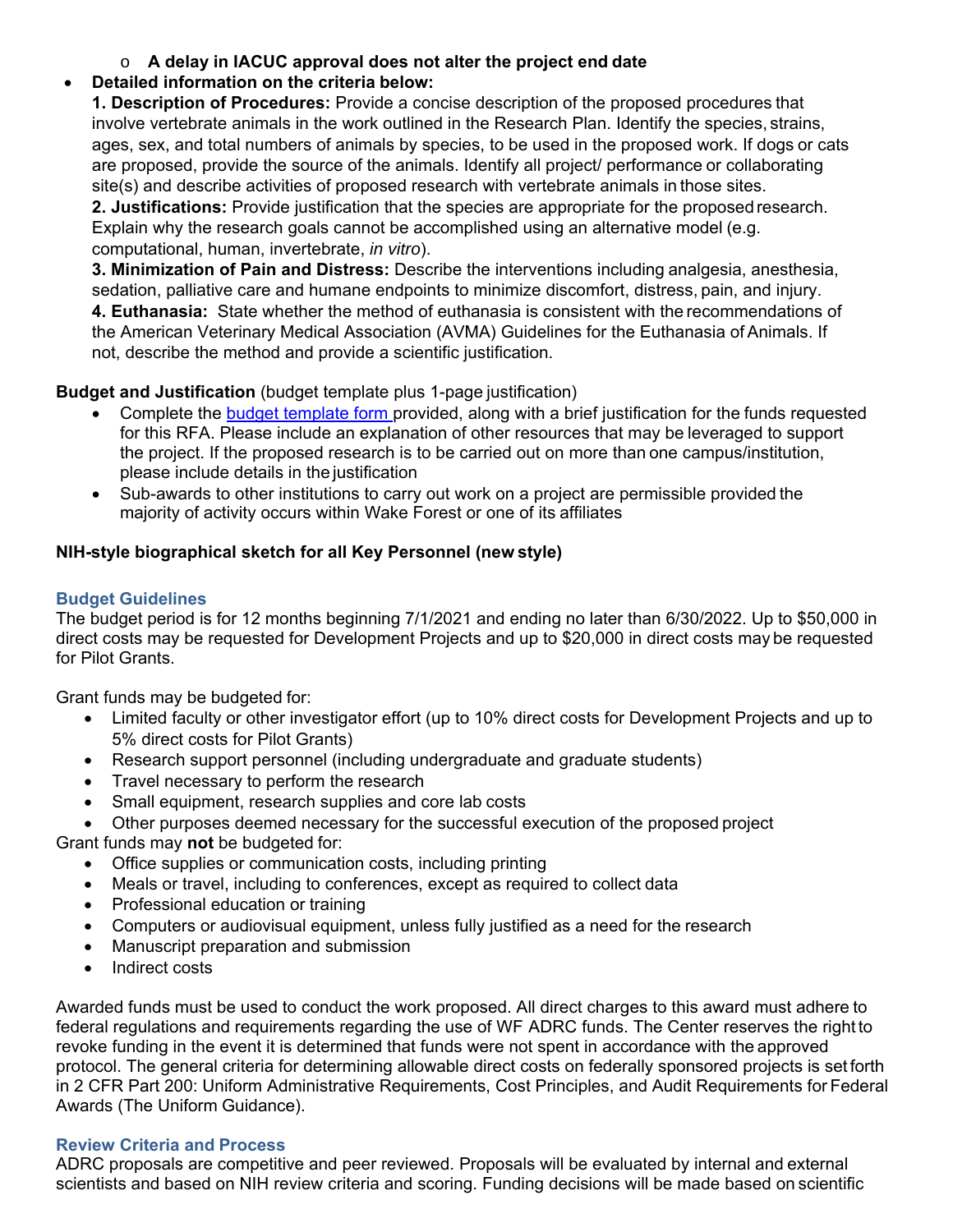merit of the project's relevance to WF ADRC goals. Final award approval will be at the recommendation of NIA. Any IACUC and/or IRB protocols must be approved prior to funding of the approved pilot.

### **Reviewers will score applications based on:**

- 1. Significance of the problem to be addressed
- 2. Innovation in the proposed solutions
- 3. Scientific Approach
- 4. Strength and breadth of the investigative team
- 5. Methodological rigor and feasibility with clear milestones
- 6. A reporting plan regardless of whether the study yields positive or negative results
- 7. Other elements to be considered in the review include: the likelihood that the investment will lead to publication, external funding, a resource for the WF ADRC, or a licensable innovation, early-career faculty involvement, race/gender inclusiveness of the research team, and inclusion of women, minorities, and older adults as potential participants

### **Program Expectations**

Prior to funding, awardees will be assigned to a WF ADRC Research Navigator to: 1) assist with study initiation; 2) convene an initial meeting with the project PI, ADRC administrative personnel, and ADRC leadership to discuss the project and how ADRC resources can be optimized for the study; and 3) provide project oversight throughout the life of the study. If any significant issues arise, the study team will be required to work with the ADRC to define an intervention strategy for the study to be successfully completed (or in rare cases, terminated).

### **Specific Deliverables Include:**

- Participation in the study initiation meeting
- Brief updates on progress (see Other Guidelines, below)
- Presentation of progress and results to the ADRC Executive Committee and at other ADRC events
- Upon completion of the project:
	- o Final report with plans for implementing and disseminating results
	- o Potential presentation of findings at Wake Forest ADRC Seminar Series
	- o Potential presentation or poster at the ADRC annual External Advisory Committee Meeting
	- o Description of how extramural funding will be sought and subsequent notification of any funds obtained and/or related publications or significant collaborations resulting from the project for a minimum of 5 years
	- o Participation in review process for future pilot grant cycles

### **Other Guidelines**

- 1. ADRC staff will work closely with funded teams throughout the grant period to monitor progress and, when necessary, provide assistance. Brief interim progress reports are required (typically 2-3 per year for Development Projects and 3-4 per year for Pilot Grants), as well as a final progress report. We expect PIs to report the outcomes achieved due to the pilot award, e.g., subsequent external funding, publications, presentations and patents
- 2. All publications that are the direct result of this funding must reference the ADRC using the following citation or similar wording: "Research reported in this publication was supported by the Wake Forest Alzheimers Disease Research Center with funding from the National Institute on Aging under Award Number P30AG049638."
- 3. Publications must also be registered and compliant in PubMed Central
- 4. Any awardee who leaves his or her position should contact the ADRC to discuss future plans for the project

### **Grant Administration**

The Principal Investigator is responsible for the administration of grant funds. Project plans should be presented as a 12-month period of time for Pilot Grants and for the initial period of Development Projects.

### **Contacts**

Questions about your proposed research project should be directed to Kathleen Hayden, PhD (khayden@wakehealth.edu) or Sharon Letchworth, PhD (Sharon.Letchworth@wakehealth.edu).